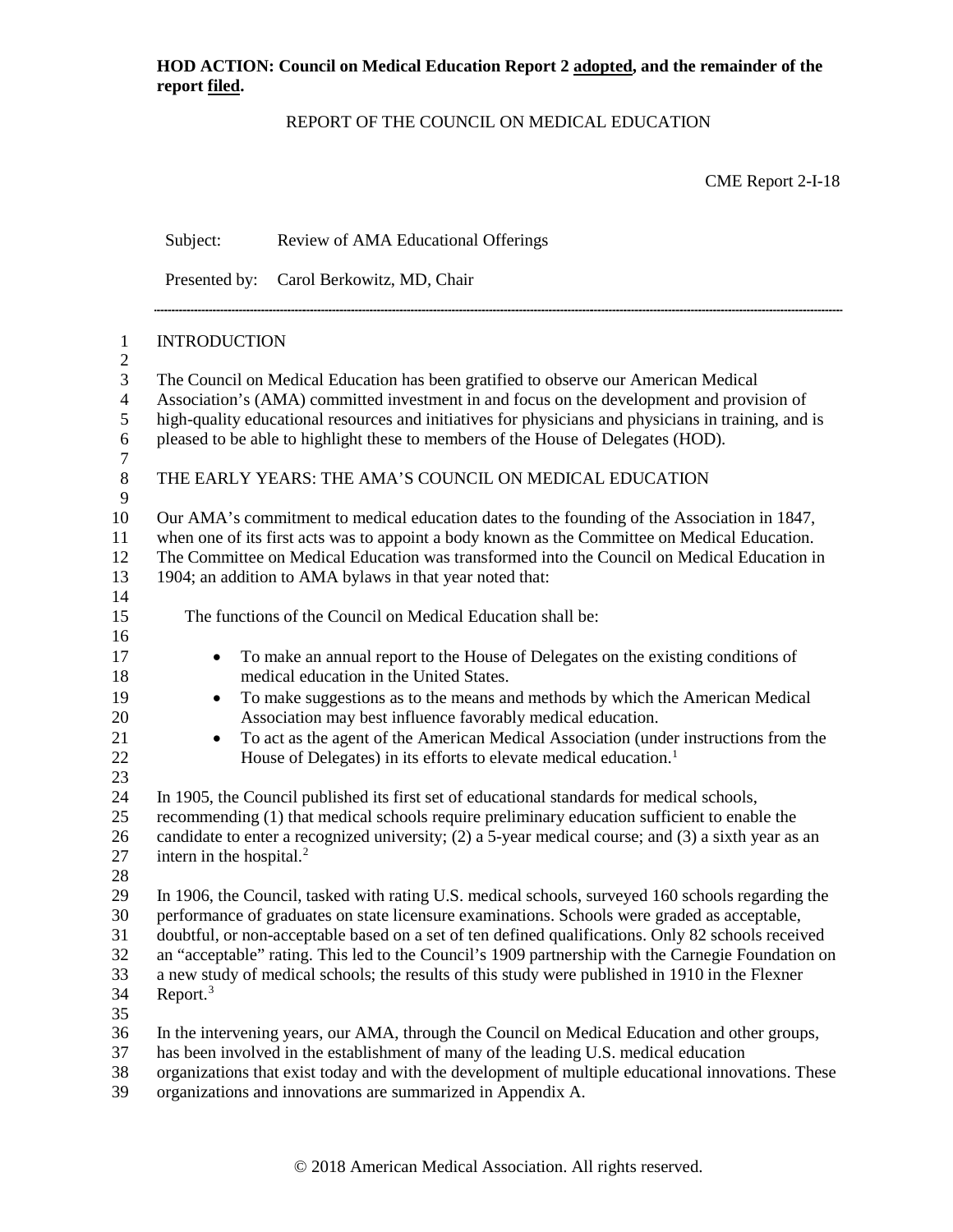### 1 EXPANDING OUR AMA'S EDUCATION DEVELOPMENT AND DELIVERY CAPABILITIES **CAPABILITIES**

 $\frac{3}{4}$ 

4 Our AMA has recently dedicated additional resources and staff to its educational initiatives, and as a result, numerous innovations are being developed. a result, numerous innovations are being developed.

6<br>7

*Content*

 $\begin{array}{c} 8 \\ 9 \end{array}$ 

In-house instructional design capabilities have been enhanced, and measures have been taken to ensure educational content incorporates learning trends that engage adult learners. Additionally, our AMA has developed a library of templated eLearning interactions, which can be leveraged across the organization in content development efforts. A robust quality rubric has been implemented to guide the planning, development, and evaluation of education. The rubric helps to ensure that education is well-designed and likely to result in achieving the desired learning outcomes. Finally, the assessment creation process has been improved to better evaluate mastery of learning objectives. 

*Platform*

Our AMA plans to launch a unified education delivery platform known as the AMA Ed Hub<sup>TM</sup>.

21 The AMA Ed Hub<sup>TM</sup> will bring together our AMA's diverse educational offerings under a unified

22 umbrella, including JN Learning<sup>TM</sup>; the [GME Competency Education Program](https://www.ama-assn.org/ama-gme-competency-education-program) (GCEP); e-learning

23 modules that support our AMA's *Health Systems Science* (HSS) textbook; interactive micro-<br>24 learning modules based on our AMA's modernized Code of Medical Ethics; the STEPS Forw

learning modules based on our AMA's modernize[d Code of Medical Ethics;](https://www.ama-assn.org/delivering-care/ama-code-medical-ethics) the STEPS Forward<sup>TM</sup>

 practice transformation series; and curricula related to pain management, firearm safety, and other topics.

The platform will blend innovations in content, technology, and user experience to deliver

increasingly more personalized and compelling virtual learning experiences to meet individual

needs and preferences. Additionally, it will feature trusted education in engaging and multi-

dimensional formats to satisfy a variety of preferences (audio, interactive, journal, and video). The

 platform is designed to facilitate easy discovery of relevant education. All content is standardized, tagged, and enriched in a way that allows our AMA to actively engage learners by offering content

- across many channels, sites, apps, and products.
- 
- OUR AMA'S EDUCATIONAL INITIATIVES AND RESOURCES
- 

 Our AMA is also proactively seeking cooperation between business units to mine additional educational content, more effectively leverage subject matter expertise across products, and expand target audiences. For example, authors of the HSS textbook have extended their contributions beyond medical school to residency by contributing to the development of GME Competency Education Program educational modules. Also, education regarding physician burnout has been

repackaged to focus on burnout at the resident physician level.

*Accelerating Change in Medical Education Consortium innovations* 

Our AMA's [Accelerating Change in Medical Education](https://www.ama-assn.org/education/creating-medical-school-future) initiative, launched in 2013, has fostered a

culture of medical education advancement, leading to the development and scaling of innovations

at the undergraduate medical education level across the country. After awarding initial grants to 11

U.S. medical schools, the AMA convened these schools to form the Accelerating Change in

Medical Education Consortium—an unprecedented collective that facilitated the development and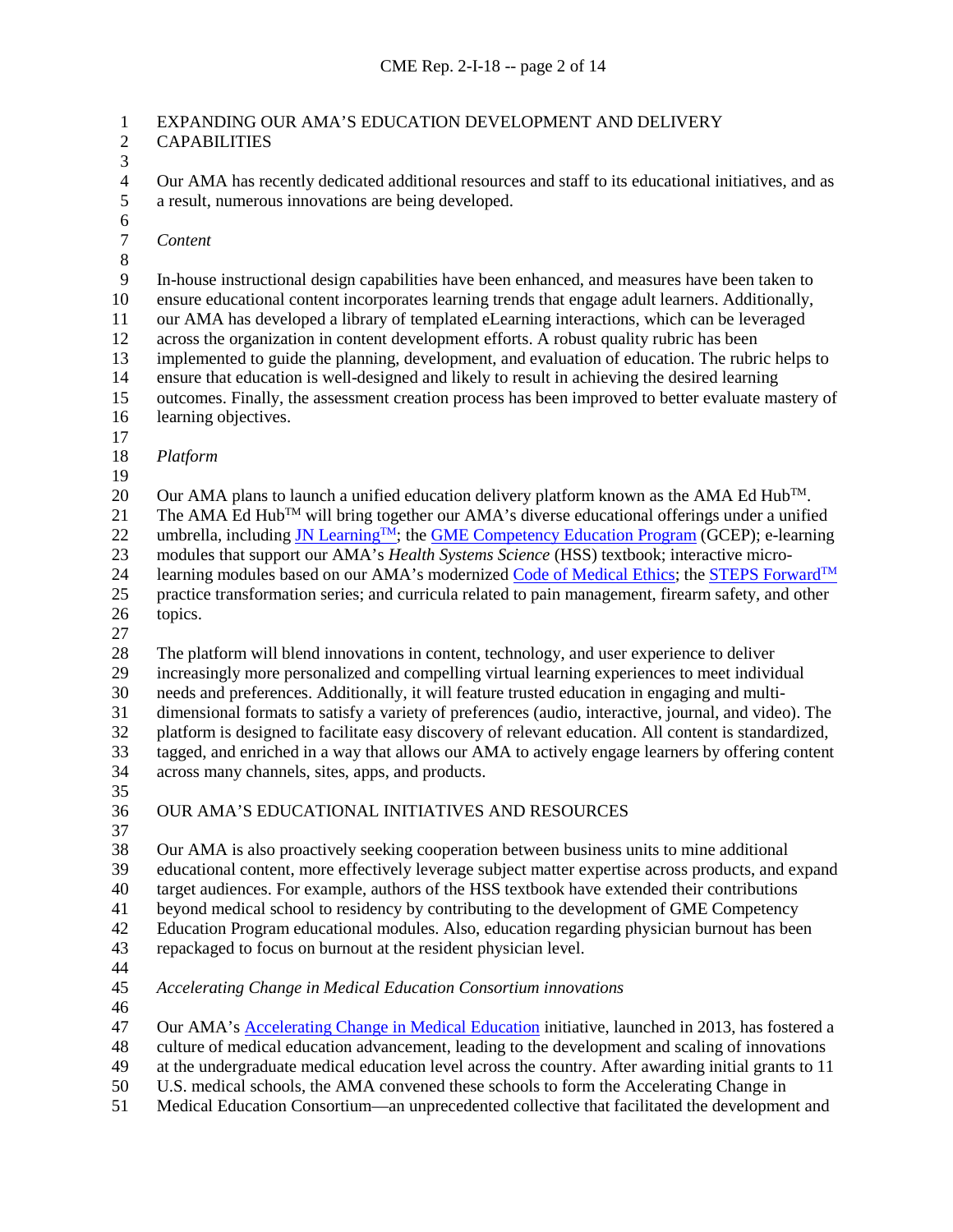1 communication of groundbreaking ideas and projects. The AMA awarded grants to an additional<br>2 21 schools in 2016. Today, almost one-fifth of all U.S. allopathic and osteopathic medical schools 21 schools in 2016. Today, almost one-fifth of all U.S. allopathic and osteopathic medical schools 3 are represented in the 32-member consortium, which is delivering revolutionary educational<br>4 experiences to approximately 19,000 medical students—students who one day will provide c 4 experiences to approximately 19,000 medical students—students who one day will provide care to a potential 33 million patients annually. a potential 33 million patients annually. 6<br>7 7 A summary of innovations resulting from the Consortium can be found in Appendix B.<br>8 Additionally, a comprehensive, annotated bibliography of publications based on the wor 8 Additionally, a comprehensive, annotated bibliography of publications based on the work of the<br>9 Consortium has been published and is available for review.<sup>4</sup> Consortium has been published and is available for review. *Innovative Educational Formats in the JAMA Network*  The JN Listen<sup>TM</sup> app provides learners with convenient access to engaging podcasts based on peer- reviewed articles published in *JAMA*. Learners can listen to content they select and earn CME, all via the mobile app. *STEPS ForwardTM* The AMA STEPS Forward™ practice transformation series is an online educational product designed to offer innovative strategies that assist physicians in the new health care environment. 21 Leveraging findings from an AMA-RAND study,<sup>[5](#page-12-4)</sup> the online modules provide clinicians and practice managers with the data, tools, education, and certification needed to be successful in a 23 value-based payment environment. Learners can take courses about patient care, workflow and 24 process, and professional well-being, among other topics. All STEPS Forward<sup>TM</sup> modules are Centers for Medicare & Medicaid Services-approved Clinical Practice Improvement Activities; by completing these modules, physicians can demonstrate compliance with Merit-Based Incentive Payment System requirements. Recently, each of the 48 available modules' learning objectives and assessments were revised to ensure that learner expectations and outcomes are aligned. Content is currently being converted to a standardized format for multichannel publication. *GME Competency Education Program*  The AMA GME Competency Education Program (GCEP) comprises a series of online educational modules designed to complement teaching in patient settings and didactic curricula in residency and fellowship programs. The program helps residents and their institutions meet core competency requirements. In 2018, GCEP was selected as a Gold winner in the 2018 Digital Health Awards, which recognizes high-quality digital health resources for health professionals. Over the past year, the 33-module GCEP library has been upgraded to add animation, case vignettes, and mock simulations to help residents visualize how the content is applicable to their daily practice. The final eight modules are currently being enhanced, including content on quality improvement practices, promoting medication adherence, navigating a lawsuit, and creating an effective and respectful learning environment, among other topics. Personalized instruction has been incorporated, as well as guided learning using relatable mentor characters. *Health Systems Science* In addition to basic and clinical sciences, recognition is growing that physicians also need to know

HSS, understanding how care is delivered, how patients receive that care, and how systems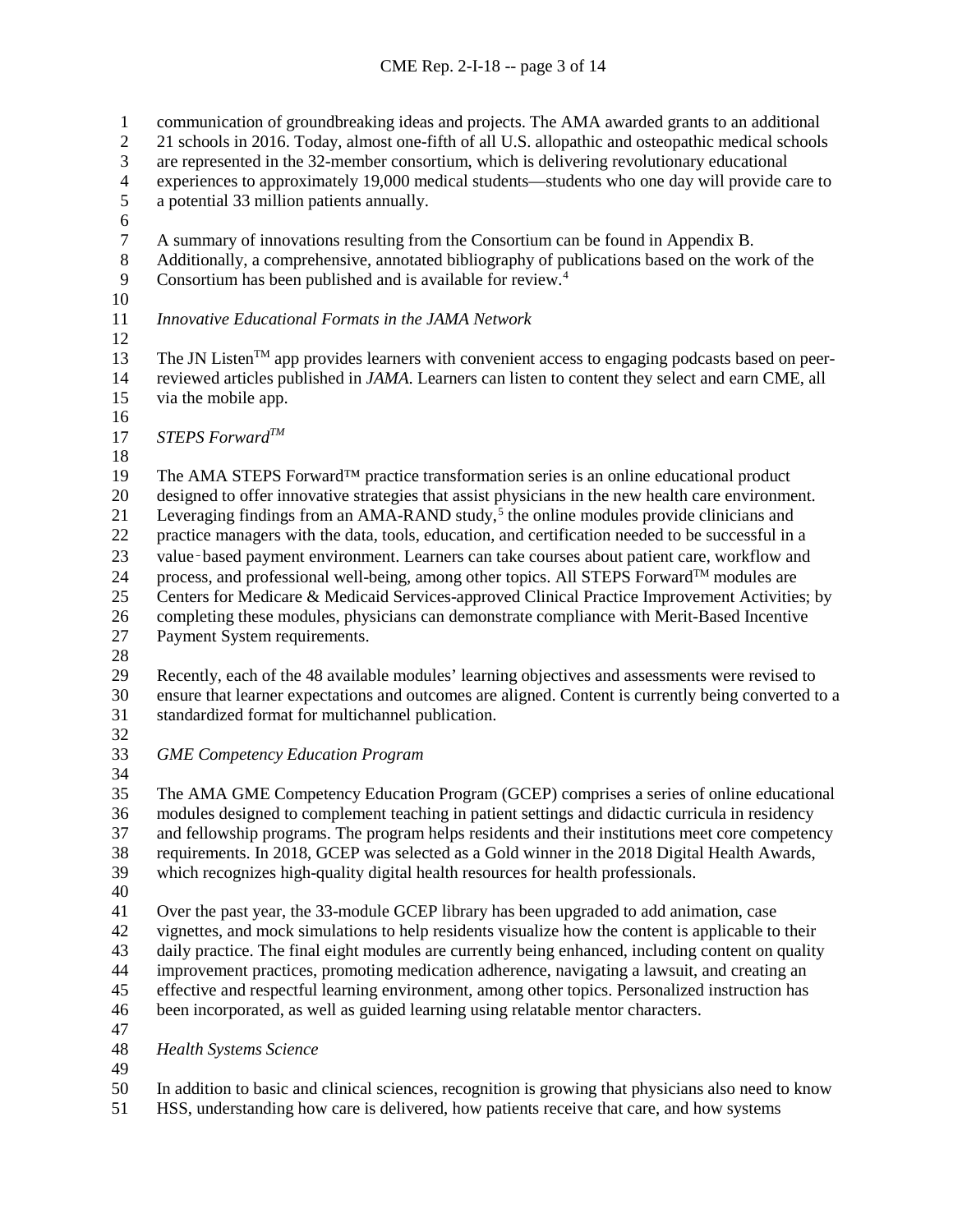1 function to improve health. By the end of 2018, the AMA plans to have completed six e-learning<br>2 modules for medical students that complement the HSS textbook, with the goal of providing a modules for medical students that complement the HSS textbook, with the goal of providing a cohesive introduction to HSS. While the initial target audience is medical students, faculty 4 development components will be included. Eventually, a parallel learning strategy for faculty and<br>5 residents is also envisioned. Current modules in development include systems thinking, patient residents is also envisioned. Current modules in development include systems thinking, patient safety, and population health.  $\frac{7}{8}$  *Ethics* 10 In 2017, our AMA adopted the modernized *Code of Medical Ethics*,<sup>[6](#page-12-5)</sup> and new, interactive micro- learning modules have been created around key *Code* opinions. In 2018, the AMA has been developing new modules on privacy and confidentiality, surrogates, and physicians as leaders. *Health Equity* 16 To support the work stemming from our AMA's newly adopted policy related to health equity,<sup>[7](#page-12-6)</sup> a new module has been launched titled Collecting Patient Data: Improving Health Equity in Your Practice. *The AMA Physician's Recognition Award and Credit System* The AMA Physician's Recognition Award (PRA), established by the HOD in December 1968 and celebrating its  $50<sup>th</sup>$  anniversary in 2018, recognizes physicians who, by participating in CME<br>24 activities, have demonstrated their commitment to staying current with advances in medicine. activities, have demonstrated their commitment to staying current with advances in medicine. The AMA PRA credit system was developed to describe CME activities with sufficient educational value that could be counted towards the requirements to obtain the PRA. AMA PRA credit is the most widely accepted CME credit used by physicians of all specialties to document CME participation for licensing boards, certification boards, hospital credentialing committees, insurance groups, and other organizations. 30<br>31 The AMA PRA credit system has continued to respond to the needs of physicians and to changes in the practice of medicine. Recognizing that physicians learn in different ways and that a variety of educational formats should be recognized for credit, the Council on Medical Education has approved new educational formats for *AMA PRA Category 1 Credit*™ over the years in addition to the original formats of live certified activities and enduring materials. Subsequently approved formats include Journal-Based CME (1998), Manuscript Review (2003), Test Item Writing (2003), Performance Improvement CME (2004), and Internet Point-of-Care (2005). Most recently, in 2017, the Council on Medical Education approved a format of "Other" for those activities that meet core requirements but do not fall within one of the already existing formats. The AMA PRA credit system also operates beyond U.S. borders. In 1990, the HOD adopted a Council on Medical Education report to establish a process for qualified international conferences to offer *AMA PRA Category 1 Credit™* to attendees. The International Conference Recognition Program continues to this day, and international opportunities to earn *AMA PRA Category 1* 

- *Credit™* have expanded to include activities covered by agreements between the AMA and the
- credit systems of other regions and nations. Three agreements currently exist, with the European
- Union of Medical Specialists, the Royal College of Physicians and Surgeons of Canada, and the
- Qatar Council for Healthcare Practitioners.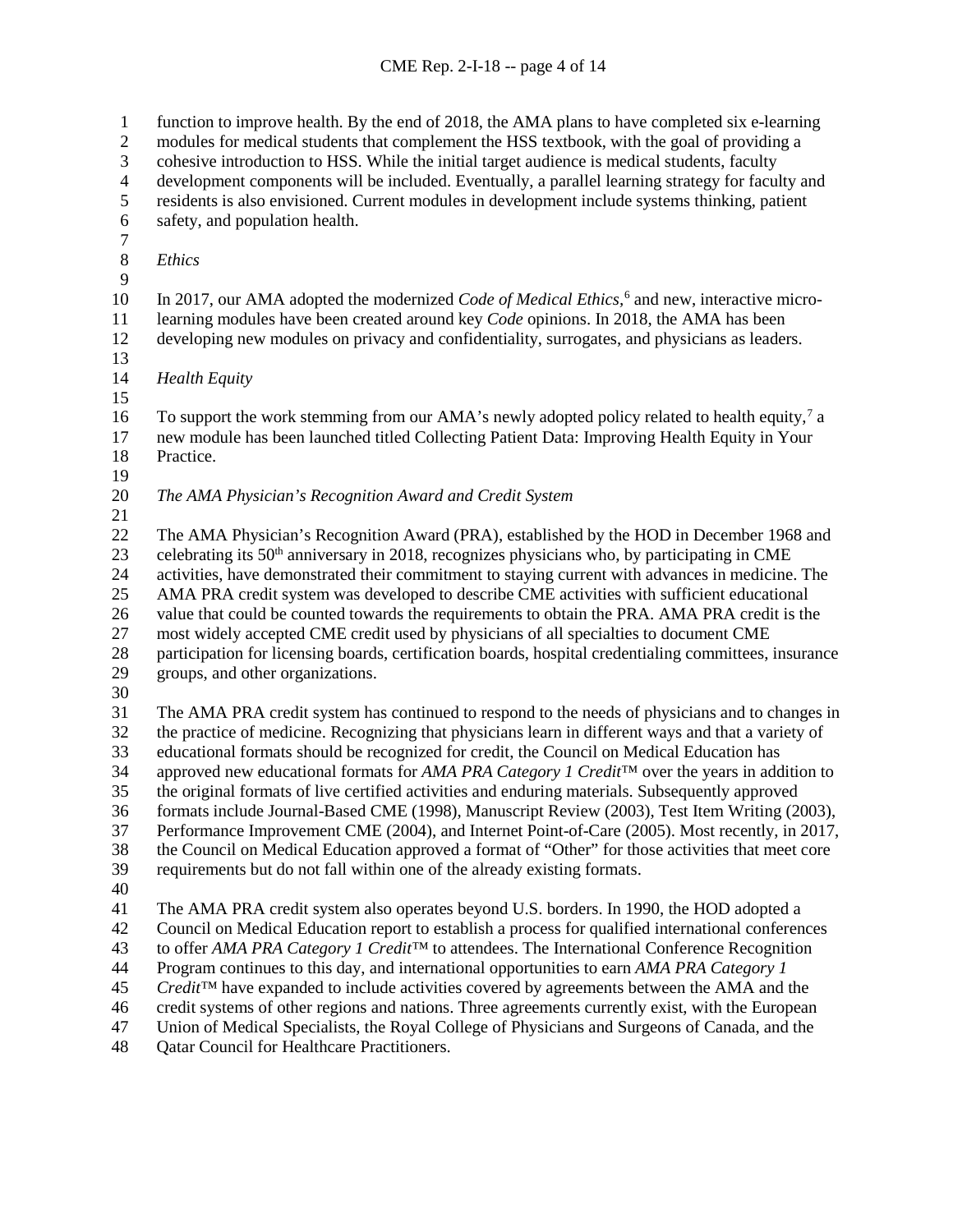*Section/Council Educational Sessions*  Since 2014, AMA sections and/or councils have produced approximately 120 educational sessions 4 at the Annual and Interim meetings (15 sessions per meeting, on average), in addition to various<br>5 other activities provided throughout the years. Nationally renowned experts, including many AM other activities provided throughout the years. Nationally renowned experts, including many AMA 6 members, have educated on important and timely topics, such as physician burnout, the opioid epidemic, firearm safety, value-based care, physician leadership, and innovation. epidemic, firearm safety, value-based care, physician leadership, and innovation.  $\begin{array}{c} 8 \\ 9 \end{array}$  *Collaboration with External Organizations*  Our AMA continues to work to lessen the administrative burden for physicians by simplifying and streamlining the automatic tracking and reporting of credit to support certification and licensure needs. Currently, our AMA partners with the ACCME and ABIM to report completed JAMA Network CME activities on behalf of physicians certified by the ABIM. The AMA will extend these reporting capabilities to include all AMA educational activities and additional ABMS member boards in 2019. Finally, a pilot is being planned with the ACCME and Board of Medical Examiners in Tennessee to report completed activities on behalf of physicians licensed in Tennessee. Our AMA has also been approved as an ABMS Multi-Specialty Portfolio Program sponsor and has developed CME programs that are eligible for continuing certification (MOC Part IV) credit. *Future Innovations*  Additional planned innovations will focus on educational features and apps that offer innovation in 26 the education space. Currently, our AMA is: • Leveraging augmented intelligence to power learning experiences; • Taking new approaches to documenting meaningful involvement in performance improvement; and <sup>31</sup> • Considering different types of assessment, which could expand the content for which credit can be offered. can be offered. Finally, our AMA is also exploring the potential of the AMA Ed Hub<sup>TM</sup> platform to be of service to other educational providers. SUMMARY For 150 years, our AMA has demonstrated a commitment to developing and supporting advancements in medical education, both autonomously and in partnership with others. From the Council on Medical Education's contributions to the Flexner Report, to the groundbreaking Accelerating Change in Medical Education Consortium, to newly enhanced e-learning content design and delivery, our AMA is well positioned to lead medical education innovations into the

next century.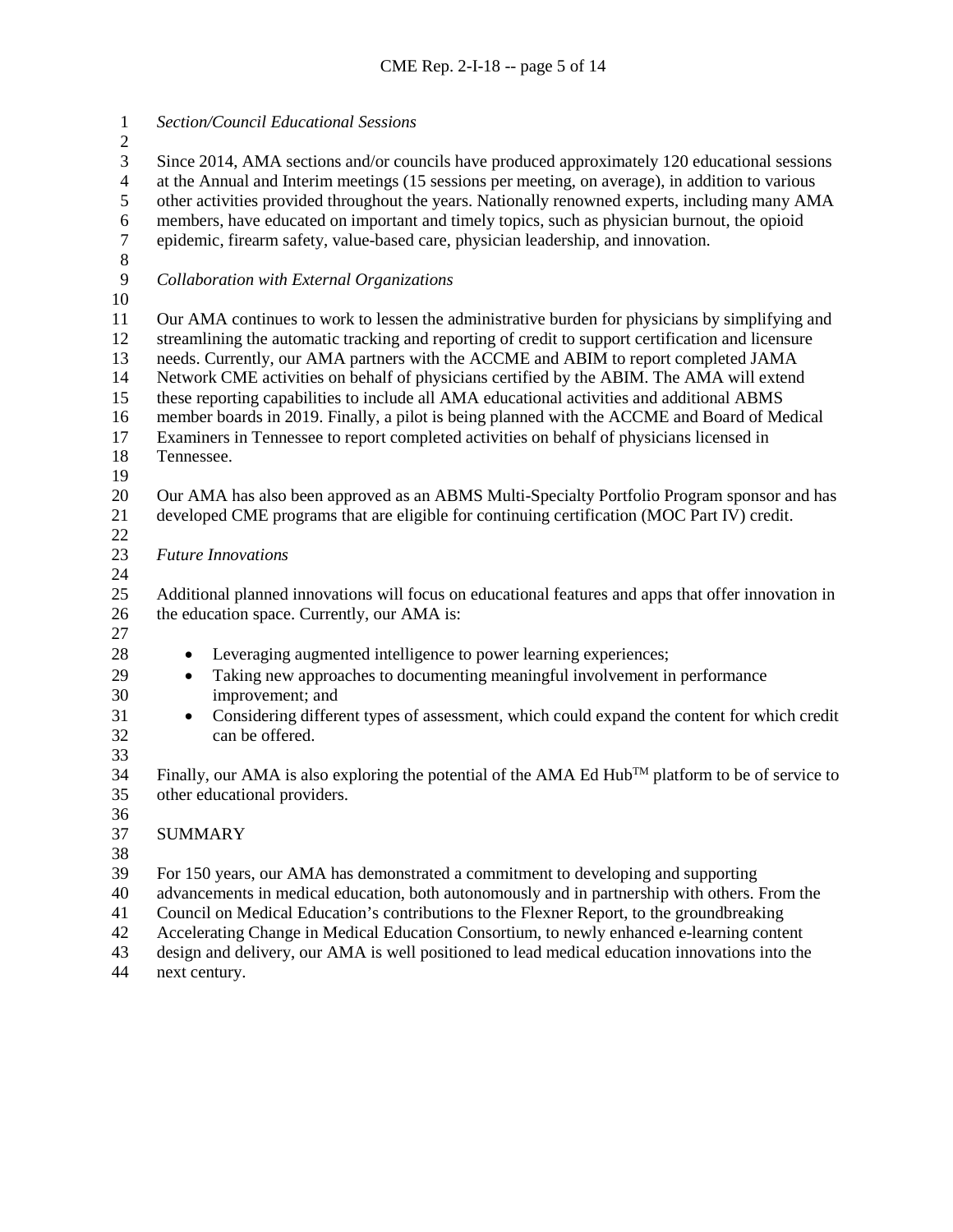#### APPENDIX A: THE AMA'S INFLUENCE IN ESTABLISHING MANY LEADING U.S. MEDICAL EDUCATION ORGANIZATIONS AND DEVELOPING EDUCATIONAL INNOVATIONS

- 1847 The American Medical Association is organized and the Committee on Medical Education is formed.
- 1904 The AMA transforms the Committee on Medical Education into the Council on Medical Education (Council).
- 1905 The Council publishes its first set of educational standards for medical schools.
- 1906 The Council performs its first inspection of medical schools.
- 1910 The Council's partnership with the Carnegie Foundation leads to the publication of the Flexner Report.
- 1912 The Council fields its first survey of hospitals for the training of interns.
- 1919 The Council establishes the "Essentials" for approved Internships.
- 1920 The Council organizes 15 committees to study and "recommend what preparation was deemed essential to secure expertness in each of the specialties"; these committees represent the forerunners of today's boards.
- 1927 The Council begins approval of residency programs in hospitals.
- 1928 The Council establishes "Essentials" for registered hospitals and for approved residencies and fellowships.
- 1934 The Council approves examining boards for the certification of specialists and establishes standards for the formation of American boards in the specialties.
- 1939 The Council, with the American Board of Internal Medicine (ABIM) and American College of Physicians (ACP), forms the Conference Committee on Graduate Training in Internal Medicine, later to become the Residency Review Committee for Internal Medicine; other specialty boards soon request their own committees.
- 1942 At the request of the Council, the AMA Board of Trustees and the Association of American Medical Colleges (AAMC) form the Liaison Committee on Medical Education (LCME).
- 1948 The Council and the Advisory Board for Medical Specialties establish the Liaison Committee for Specialty Boards.
- 1950 The Council establishes the Conference Committee on Graduate Training in Surgery.
- 1954 With representation from the Council, the AAMC, the American Hospital Association (AHA), and the Federation of State Medical Boards (FSMB), an Internship Review Committee is established to review the reports of surveys of intern training programs made by members of the Council's field staff.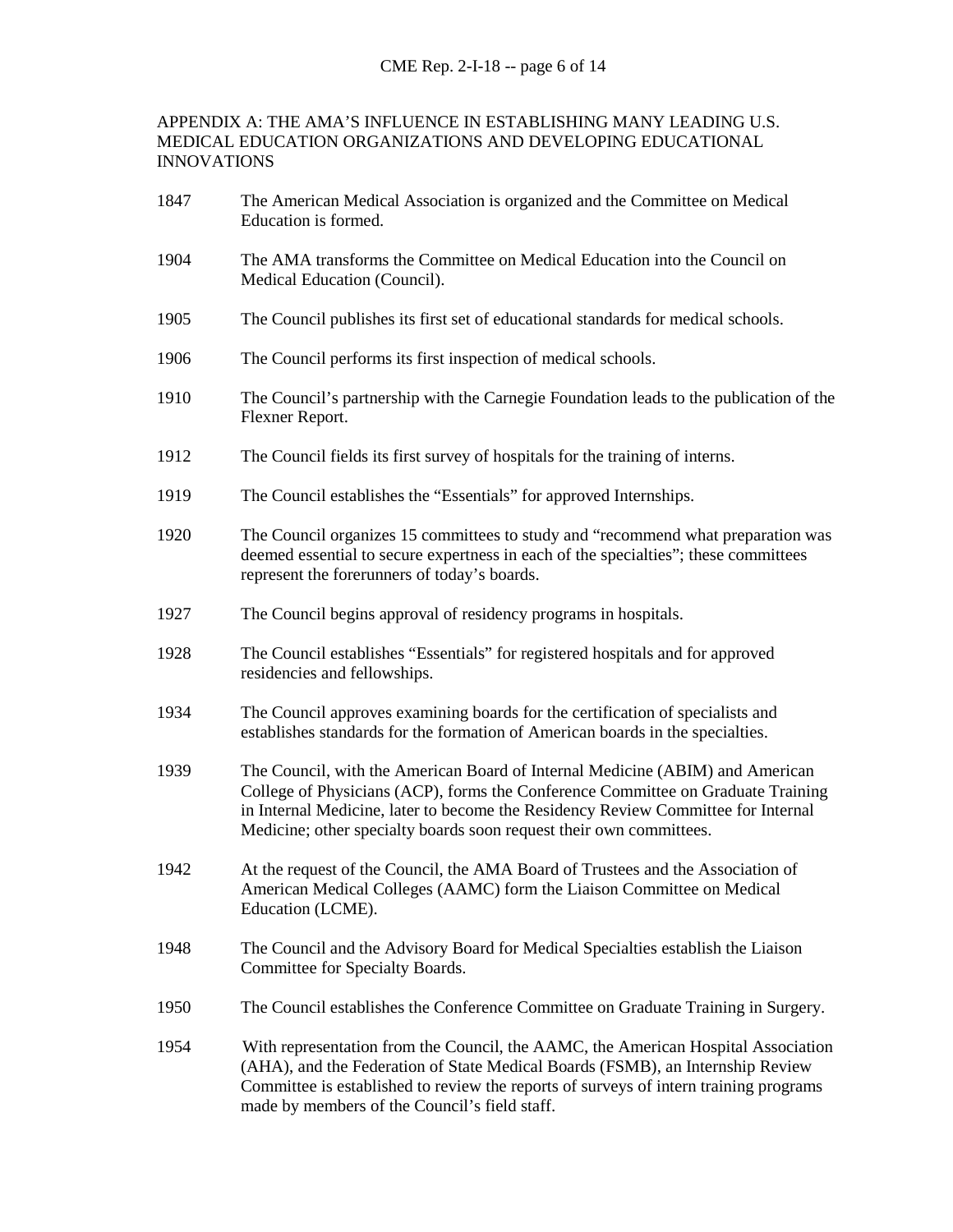| 1955 | Based on work performed by the Council, the "Publication of Postgraduate Medical<br>Education in the United States: A Report of the Survey of Postgraduate Medical<br>Education Carried Out by the Council on Medical Education and Hospitals" is<br>published.                       |
|------|---------------------------------------------------------------------------------------------------------------------------------------------------------------------------------------------------------------------------------------------------------------------------------------|
| 1957 | A guide on postgraduate medical education (continuing medical education) is issued.                                                                                                                                                                                                   |
| 1957 | With the AHA, AAMC, and FSMB, the Council sponsors the organization of the<br>Educational Commission for Foreign Medical Graduates (ECFMG).                                                                                                                                           |
| 1962 | The AMA completes the first accreditation survey of continuing medical education<br>(CME) sponsors; the lists of accredited sponsors are published in <i>JAMA</i> .                                                                                                                   |
| 1967 | The Advisory Committee on Continuing Medical Education, of the AMA House of<br>Delegates, develops a nationwide accreditation system for CME providers.                                                                                                                               |
| 1968 | The AMA establishes the AMA Physician's Recognition Award (PRA) to recognize<br>physicians who earn at least an average of 50 credits per year from educational<br>activities that meet AMA standards and the AMA PRA CME credit system.                                              |
| 1970 | The Advisory Board for Medical Specialties is reorganized as the American Board of<br>Medical Specialties (ABMS).                                                                                                                                                                     |
| 1971 | The Council establishes the Liaison Committee on Graduate Medical Education, which<br>later becomes the Accreditation Council for Graduate Medical Education (ACGME).                                                                                                                 |
| 1977 | The Council establishes the Liaison Committee on Continuing Medical Education<br>(LCCME).                                                                                                                                                                                             |
| 1981 | The AMA, with the AAMC, AHA, FSMB, ABMS, Association for Hospital Medical<br>Education, and Council of Medical Specialty Societies, creates the Accreditation<br>Council for Continuing Medical Education (ACCME) as successor to the LCCME for<br>the accreditation of CME sponsors. |
| 1982 | CME Report B, Recommendations for "Future Directions for Medical Education," is<br>adopted by the AMA House of Delegates.                                                                                                                                                             |
| 1987 | CME Report C, "Resident Working Hours and Supervision," is adopted by the AMA<br>House of Delegates.                                                                                                                                                                                  |
| 1991 | The AMA's Fellowship and Residency Electronic Interactive Data Access (FREIDA)<br>System is established.                                                                                                                                                                              |
| 1996 | The Council on Medical Education approves AMA PRA Category 1 Credit <sup>™</sup> for<br>reading journal articles.                                                                                                                                                                     |
| 1996 | AMA FREIDA becomes AMA FREIDA Online®.                                                                                                                                                                                                                                                |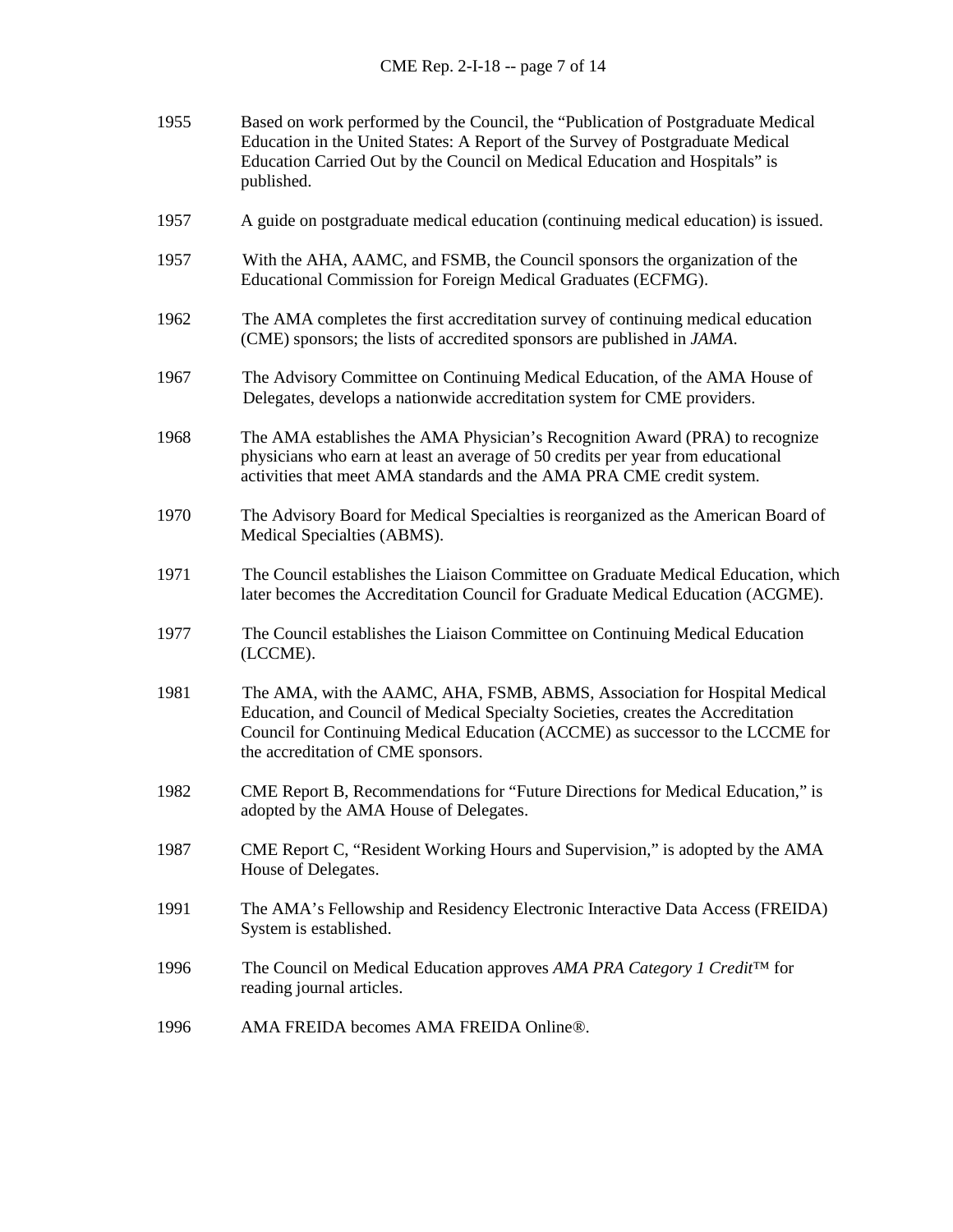| 2000 | The Council approves its first international agreement for the conversion of CME<br>credits, providing physicians the opportunity to receive AMA PRA Category 1 Credit <sup>TM</sup><br>for attending European Union of Medical Specialists educational activities certified for<br>credit. Other agreements would follow. |
|------|----------------------------------------------------------------------------------------------------------------------------------------------------------------------------------------------------------------------------------------------------------------------------------------------------------------------------|
| 2002 | CME Report 9, "Resident Physician Working Conditions," is adopted by the AMA<br>House of Delegates.                                                                                                                                                                                                                        |
| 2003 | The Council on Medical Education approves AMA PRA Category 1 Credit <sup>™</sup> for test<br>item writing and manuscript review learning formats.                                                                                                                                                                          |
| 2004 | The Council on Medical Education approves AMA PRA Category 1 Credit™ for<br>Performance Improvement CME (PI CME) learning format.                                                                                                                                                                                          |
| 2005 | The Council on Medical Education approves AMA PRA Category 1 Credit <sup>™</sup> for<br>Internet Point of Care learning format.                                                                                                                                                                                            |
| 2005 | The AMA embarks on its Initiative to Transform Medical Education (ITME).                                                                                                                                                                                                                                                   |
| 2006 | The Alliance for CME awards the AMA the Frances M. Maitland PACME Award for<br>"significant contribution to the field of CME and the future of the profession."                                                                                                                                                            |
| 2006 | The AMA trademarks the phrase AMA PRA Category 1 Credit <sup>TM</sup> .                                                                                                                                                                                                                                                    |
| 2006 | Phase 2 of ITME begins, resulting in recommendations for change across the<br>continuum to address identified gaps in medical education.                                                                                                                                                                                   |
| 2007 | Phase 3 of ITME begins with a working conference on Optimizing the Medical<br><b>Education Learning Environment.</b>                                                                                                                                                                                                       |
| 2008 | Phase 3 of ITME continues with a conference in collaboration with the American<br>Academy of Pediatrics on Physician Reentry into Practice.                                                                                                                                                                                |
| 2009 | The AMA and Association of American Medical Colleges hold ITME Conference on<br>Increasing Attention to Behavioral Competencies in the Admissions Process.                                                                                                                                                                 |
| 2010 | The AMA and AAMC co-sponsor an invitational conference, "New Horizons in<br>Medical Education: A Second Century of Achievement."                                                                                                                                                                                           |
| 2011 | The AMA Innovative Strategies for Transforming the Education of Physicians (ISTEP)<br>research collaborative begins the second stage of its study of the medical education<br>learning environment.                                                                                                                        |
| 2012 | The AMA announces a new strategic plan to focus on Accelerating Change in Medical<br>Education as one of its three main focus areas.                                                                                                                                                                                       |
| 2012 | The AMA and AAMC sign a formal agreement that outlines their joint, ongoing<br>commitment to supporting the medical education accreditation process.                                                                                                                                                                       |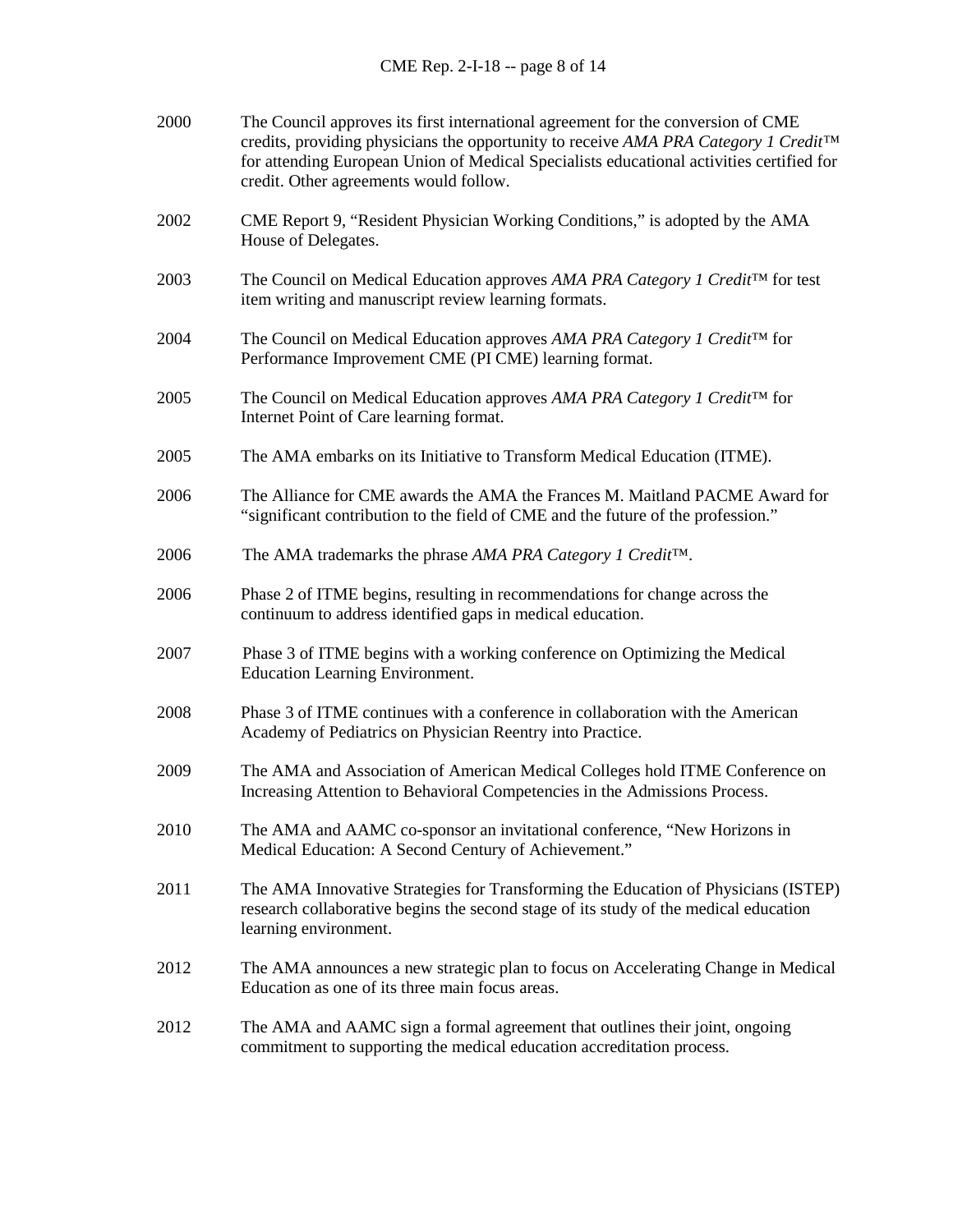- 2013 The AMA announces grant funding for medical school innovations and awards \$11 million to 11 medical schools nationwide as part of its Accelerating Change in Medical Education initiative.
- 2013 The AMA PRA recognizes teaching students and residents as an *AMA PRA Category 1 Credit*™ activity.
- 2013 The AMA launches its Save GME grassroots campaign (saveGME.org) to urge Congress to preserve GME funding and lift the federal cap on residency slots.
- 2014 The AMA is among the four signers of a formal agreement between the LCME and the Committee on Accreditation of Canadian Medical Schools (CACMS) to ensure medical school graduates in both the United States and Canada meet their respective countries' standards and are prepared for the next phase of their medical training.
- 2014 The Council on Medical Education convenes a conference with the ABMS and its member boards to discuss ways to improve Maintenance of Certification and make the process more meaningful for physicians.
- 2015 The AMA awards grants to an additional 21 medical schools as a part of the Accelerating Change in Medical Education Consortium, further expanding this community of learning.
- 2018 The Council on Medical Education co-convenes a second conference with the ABMS and its member boards to discuss the future of continuing certification.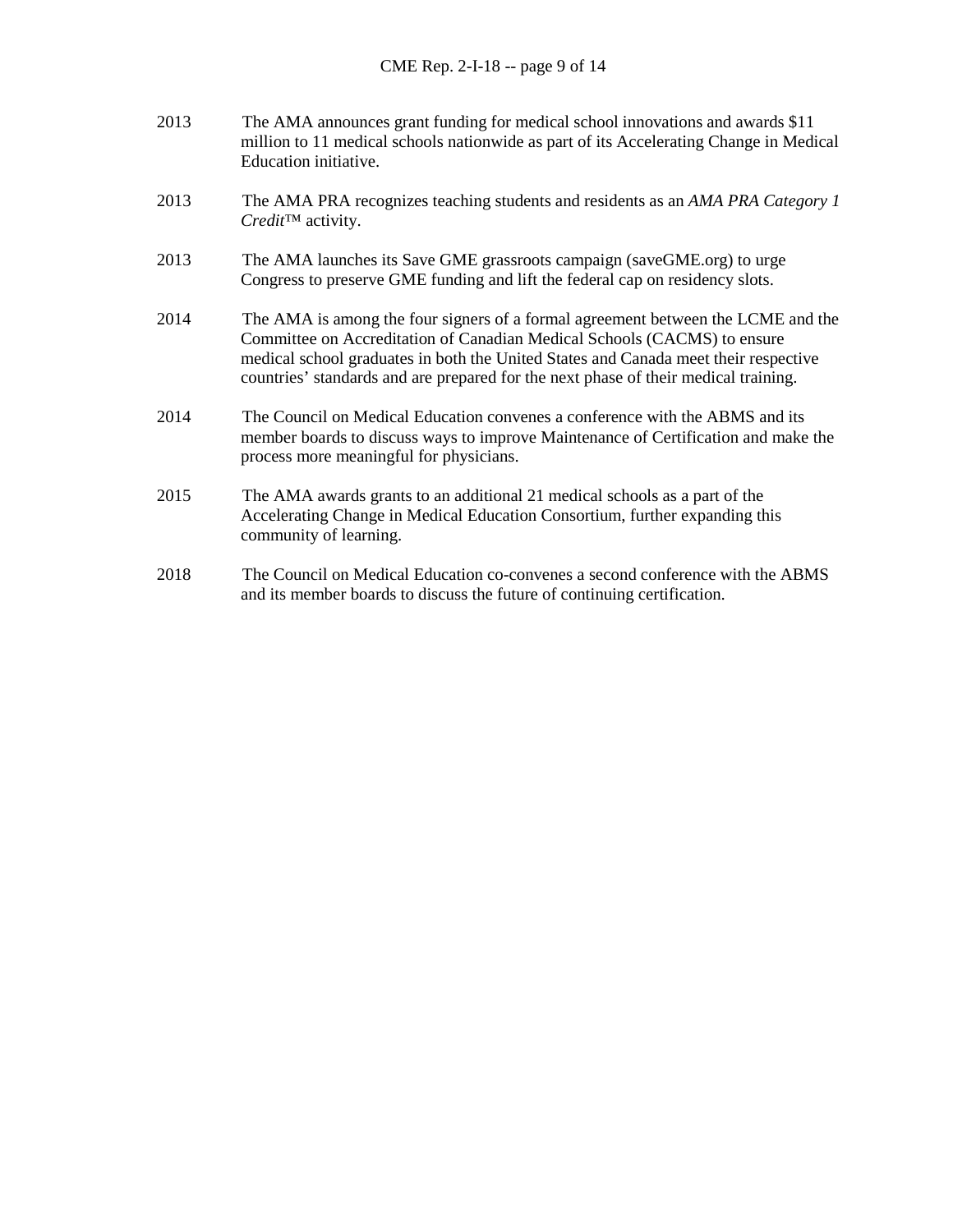| <b>INNOVATION</b><br><b>FOCUS</b>                                | <b>SUMMARY</b>                                                                                                                                                                                                                                                                                                                                                                                                                                                                                                                  | <b>PUBLICATIONS AND</b><br><b>OUTCOMES</b>                                                                                                                                                                                                                                                                                                                |
|------------------------------------------------------------------|---------------------------------------------------------------------------------------------------------------------------------------------------------------------------------------------------------------------------------------------------------------------------------------------------------------------------------------------------------------------------------------------------------------------------------------------------------------------------------------------------------------------------------|-----------------------------------------------------------------------------------------------------------------------------------------------------------------------------------------------------------------------------------------------------------------------------------------------------------------------------------------------------------|
| Developing flexible,<br>competency-based<br>pathways             | Medical education at all levels is<br>shifting away from emphasizing time<br>spent in lectures and classrooms and<br>toward establishing that the necessary<br>knowledge and skills have been<br>acquired. Medical schools are<br>incorporating milestones and<br>entrustable professional activities<br>(EPAs) into the curriculum to<br>determine the best path for students to<br>follow in order to move to the next<br>level of training.                                                                                  | <b>Generalizing Competency</b><br>Assessment Scores Across and<br>Within Clerkships <sup>9</sup><br>Finding a Path to Entrustment<br>in Undergraduate Medical<br>Education $10$<br><b>Constructing a Shared Mental</b><br>Model for Faculty<br>Development in CEPAER <sup>11</sup>                                                                        |
|                                                                  | These flexible, competency-based<br>pathways create physicians who are<br>comfortable assessing their abilities and<br>addressing any deficiencies throughout<br>their careers.                                                                                                                                                                                                                                                                                                                                                 |                                                                                                                                                                                                                                                                                                                                                           |
| Teaching new<br>content in Health<br><b>Systems Science</b>      | To fully serve patients, physicians must<br>know more than biomedical and<br>clinical sciences. The new discipline of<br>health systems science includes<br>understanding how to improve health<br>care quality, increase value, enhance<br>patient safety, deliver population-based<br>care, and work collaboratively in<br>teams.<br>Physicians need to learn how to<br>advocate for their patients and<br>communities and understand the socio-<br>ecological determinants of health,<br>health care policy, and health care | Health Systems Science <sup>12</sup><br>Investigate the Barriers to<br><b>Integrating Health Systems</b><br>Science in Medical<br>Education $13$<br>Science of Health Care<br>Delivery Milestones for<br><b>Undergraduate Medical</b><br>Education <sup>14</sup>                                                                                          |
| Working with health<br>care delivery<br>systems in novel<br>ways | economics.<br>Consortium schools are creating new<br>learning experiences embedded within<br>health care systems.<br>Training students to be patient<br>navigators, to plan and execute quality<br>improvement projects, and to perform<br>important functions that benefit patient-<br>centered teams serve dual purposes.<br>Students learn about health care<br>delivery by working in authentic<br>settings and are able to contribute to                                                                                   | <b>How Can Medical Students</b><br>Add Value? Identifying Roles,<br>Barriers, and Strategies to<br>Advance the Value of<br>Undergraduate Medical<br><b>Education to Patient Care and</b><br>the Health System. <sup>15</sup><br>Socially Accountable Medical<br><b>Education: An Innovative</b><br>Approach at Florida<br><b>International University</b> |

# APPENDIX B: SUMMARY OF CONSORTIUM INNOVATIONS IN MEDICAL EDUCATION  $^8$  $^8$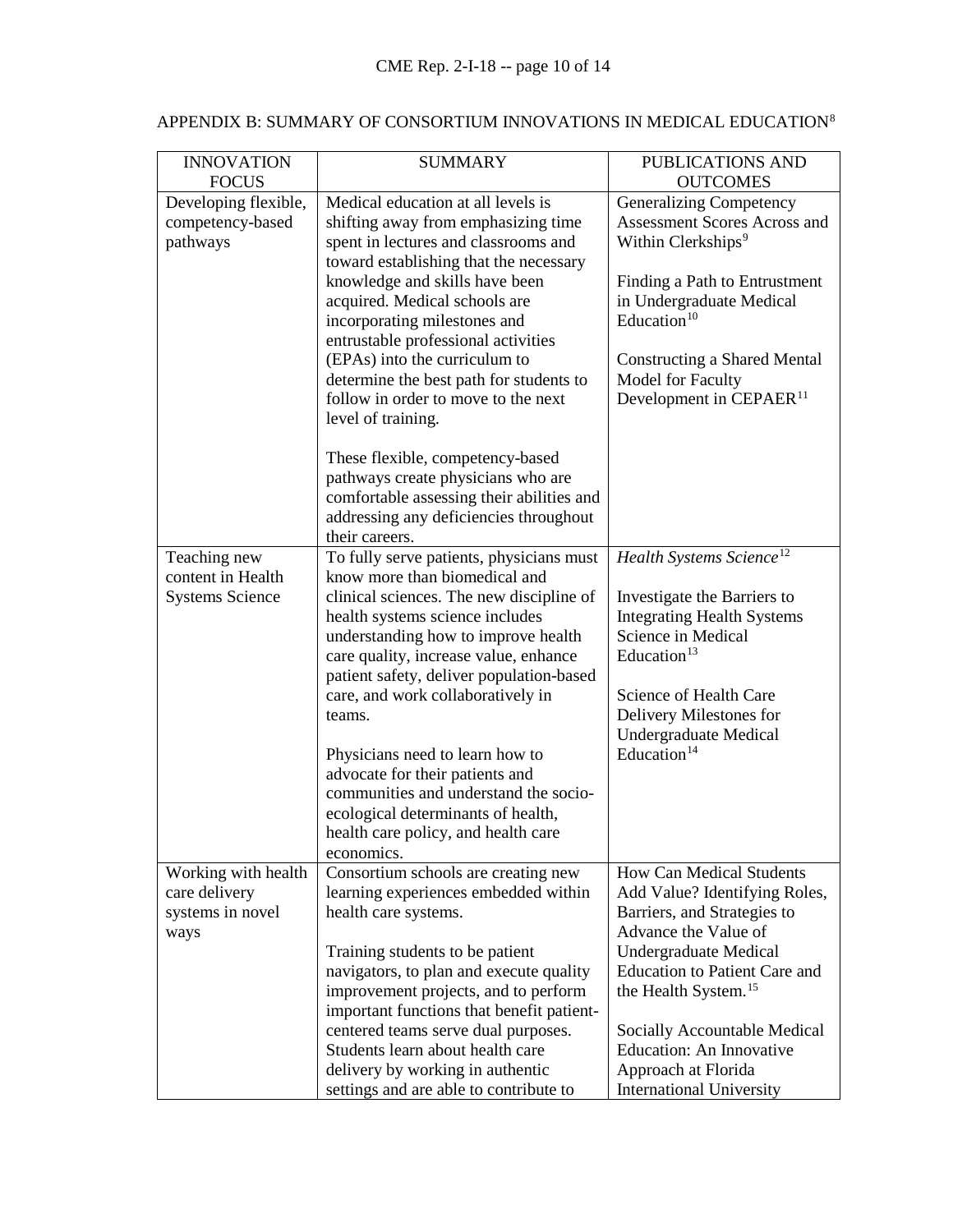|                                               | improving the health of patients in<br>meaningful ways.                                                                                                                                                                                                                                                                                        | Herbert Wertheim College of<br>Medicine <sup>16</sup>                                                                                                                                                                                  |
|-----------------------------------------------|------------------------------------------------------------------------------------------------------------------------------------------------------------------------------------------------------------------------------------------------------------------------------------------------------------------------------------------------|----------------------------------------------------------------------------------------------------------------------------------------------------------------------------------------------------------------------------------------|
|                                               |                                                                                                                                                                                                                                                                                                                                                | Value-Added Clinical Systems<br>Learning Roles for Medical<br><b>Students That Transform</b><br>Education and Health: A<br>Guide for Building<br>Partnerships Between Medical<br>Schools and Health Systems <sup>17</sup>              |
| Making technology<br>work for learning        | Consortium schools are adapting<br>technology in new ways to solve key<br>problems and advance physician<br>training. They are teaching the use of<br>EHRs, management of patient panels to<br>improve health outcomes, and<br>interpretation of big data.                                                                                     | <b>Regenstrief EHR Clinical</b><br>Learning Platform <sup>18</sup><br>Barriers to Medical Students'<br><b>Electronic Health Record</b><br>Access Can Impede Their<br>Preparedness for Practice. <sup>19</sup>                          |
|                                               | In addition, schools are applying<br>learning technology to manage<br>individualized, flexible progress by<br>assessing student competencies along<br>their medical education journey. New<br>tools are being used to compile<br>assessment data that will allow for<br>easier self-assessment by students and<br>review with faculty coaches. | NYU Langone Health:<br>Healthcare by the Numbers:<br>Populations, Systems, and<br>Clinically Integrated Data <sup>20</sup>                                                                                                             |
| Envisioning the<br>master adaptive<br>learner | Physicians need to rapidly access and<br>interpret continuously evolving<br>information and to understand how the<br>use of new data supports the delivery of<br>the best patient care.                                                                                                                                                        | Fostering the Development of<br>Master Adaptive Learners: A<br>Conceptual Model to Guide<br>Skill Acquisition in Medical<br>Education. $21$                                                                                            |
|                                               | One of the aims of the consortium is to<br>assist physicians in becoming master<br>adaptive learners—expert, self-<br>directed, self-regulated and lifelong<br>workplace learners.                                                                                                                                                             | Mission Control: The<br><b>Gamification of Medical</b><br>Learning <sup>22</sup>                                                                                                                                                       |
| Shaping tomorrow's<br>leaders                 | Future physicians will need to do more<br>than deliver high-quality care. To be<br>effective in the health care system of<br>tomorrow, they will need to possess the                                                                                                                                                                           | Shifting the Curve: Fostering<br>Academic Success in a<br>Diverse Student Body <sup>23</sup>                                                                                                                                           |
|                                               | ability to lead teams and participate in<br>positive change. Consortium schools<br>are integrating leadership and<br>teamwork training into curricula that<br>will prepare today's medical students to<br>become future leaders.                                                                                                               | <b>Medical Student Perceptions</b><br>of the Learning Environment:<br>Learning Communities Are<br>Associated With a More<br>Positive Learning<br>Environment in a Multi-<br><b>Institutional Medical School</b><br>Study <sup>24</sup> |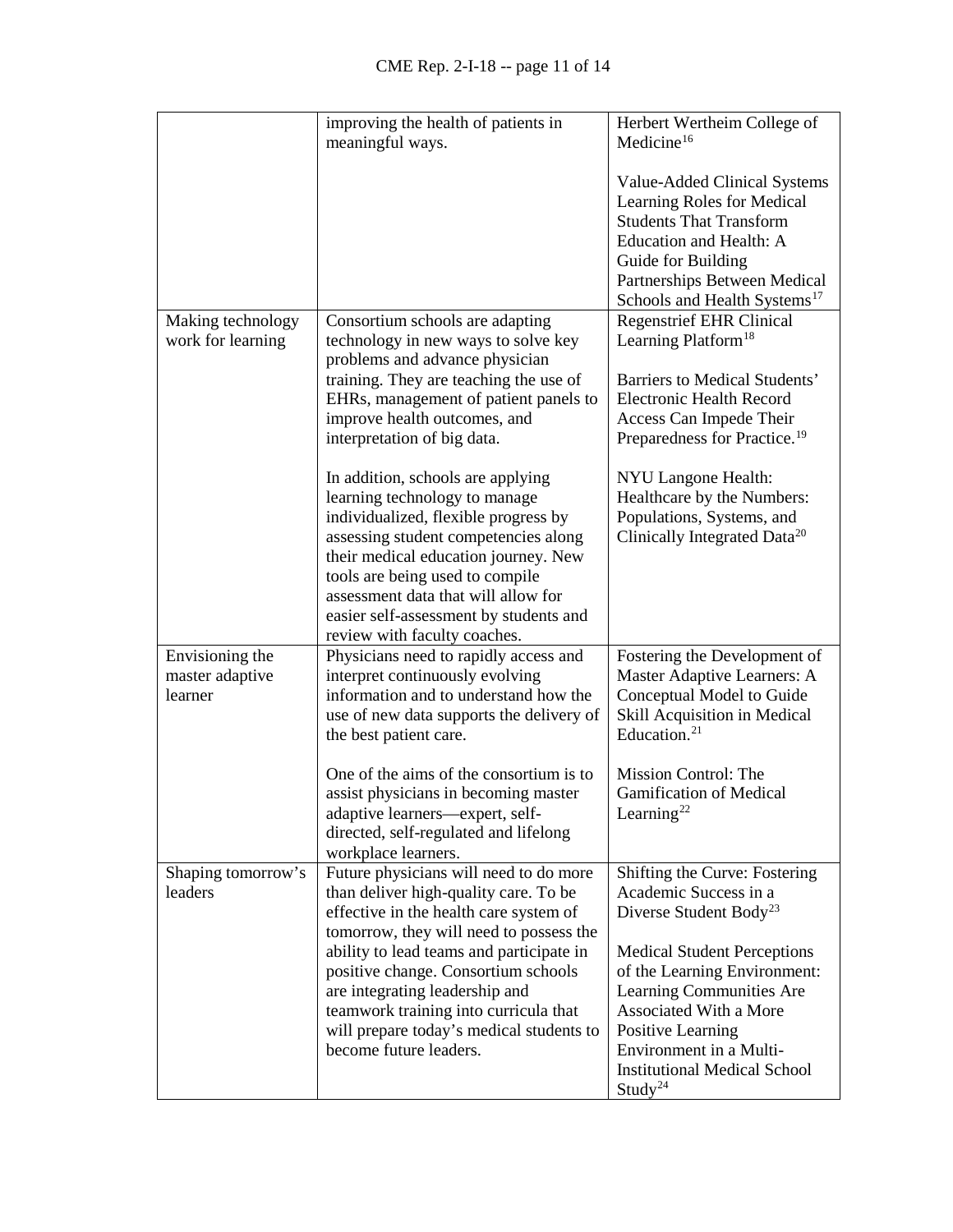| Universal outcomes              |                                                                                                                                                                                             | Coaching Handbook <sup>25</sup>                                                                                                                                                                             |
|---------------------------------|---------------------------------------------------------------------------------------------------------------------------------------------------------------------------------------------|-------------------------------------------------------------------------------------------------------------------------------------------------------------------------------------------------------------|
|                                 |                                                                                                                                                                                             | <b>Curricular Transformation:</b><br>The Case Against Global<br>Change <sup>26</sup>                                                                                                                        |
|                                 |                                                                                                                                                                                             | Why Not Wait? Eight<br><b>Institutions Share Their</b><br><b>Experiences Moving United</b><br><b>States Medical Licensing</b><br><b>Examination Step 1 After Core</b><br>Clinical Clerkships. <sup>27</sup> |
|                                 |                                                                                                                                                                                             | Turn Med Ed on its Head:<br>Medical Education Innovation<br>Challenge. $28$                                                                                                                                 |
| Creating an online<br>community | Participants in this online community<br>are discussing developments and<br>innovations in medical education,                                                                               | <b>Implementing a Teaching EHR</b><br>as a Clinical Learning<br>Platform <sup>29</sup>                                                                                                                      |
|                                 | including the work emerging from the<br>AMA's Accelerating Change in<br>Medical Education Consortium, as part<br>of the AMA's work to create the<br>medical schools of the future. Webinars | <b>Transforming Education:</b><br>Leading Innovations in Health<br>Professions Education <sup>30</sup>                                                                                                      |
|                                 | educate and connect participants and<br>help spread innovations nationally.                                                                                                                 | Using Big Data to Teach<br>Population Health <sup>31</sup>                                                                                                                                                  |
|                                 |                                                                                                                                                                                             | Health Systems Science: The<br>Third Pillar of Medical<br>Education <sup>32</sup>                                                                                                                           |
|                                 |                                                                                                                                                                                             | Interprofessional Education:<br>Using Technology to Teach<br>Team-Based Care <sup>33</sup>                                                                                                                  |
|                                 |                                                                                                                                                                                             | To Medical Student Wellness<br>and Beyond: Creating a<br>Healthy Culture for All <sup>34</sup>                                                                                                              |
|                                 |                                                                                                                                                                                             | Leadership Training:<br>Developing the Next<br>Generation of Physician<br>Leaders                                                                                                                           |
|                                 |                                                                                                                                                                                             | Portfolios and Dashboards:<br>Leveraging Data for Student<br><b>Success</b>                                                                                                                                 |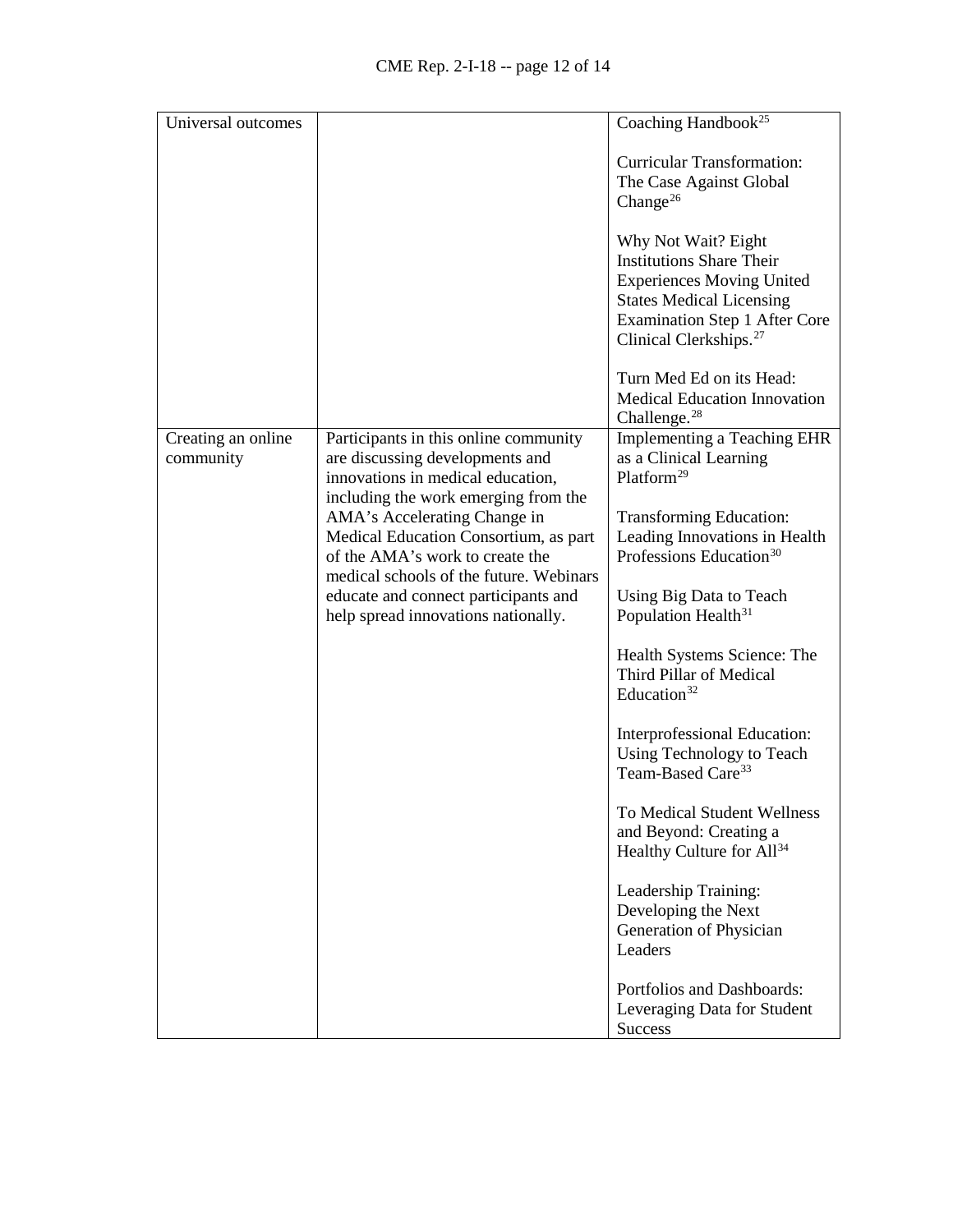#### REFERENCES

<span id="page-12-0"></span><sup>1</sup> American Medical Association. A History of the Council on Medical Education and Hospitals of the American Medical Association. Chicago, IL: W.B. Saunders Company; 1957.

<span id="page-12-2"></span><span id="page-12-1"></span><sup>2</sup> Barzansky B. Abraham Flexner and the Era of Medical Education Reform. *Acad Med*. 2010;85:S19-S25. <sup>3</sup> Flexner, A. Medical Education in the United States and Canada: A Report to the Carnegie Foundation for the Advancement of Teaching. The Carnegie Foundation for the Advancement of Teaching , Bulletin No. 4. Available at [http://archive.carnegiefoundation.org/pdfs/elibrary/Carnegie\\_Flexner\\_Report.pdf.](http://archive.carnegiefoundation.org/pdfs/elibrary/Carnegie_Flexner_Report.pdf) Accessed July

17, 2018.

<span id="page-12-3"></span><sup>4</sup> American Medical Association. Creating a Community of Innovation.  $2<sup>nd</sup> Ed$ . Available at https://www.ama-assn.org/sites/default/files/media-browser/18-214089-ACE-<br>annotated%20bibliography%20updates-online%20v2.pdf. Accessed July 30, 2018.

<span id="page-12-4"></span><sup>5</sup> Friedberg MW, Chen PG, Van Busum KR et al. Factors Affecting Physician Professional Satisfaction and Their Implications for Patient Care, Health Systems, and Health Policy. Santa Monica, CA: RAND Corporation, 2013. Available at [https://www.rand.org/pubs/research\\_reports/RR439.html.](https://www.rand.org/pubs/research_reports/RR439.html) Accessed July 17, 2018.

<span id="page-12-5"></span><sup>6</sup> American Medical Association. Code of Medical Ethics. Chicago, IL: American Medical Association; 2017.

<span id="page-12-6"></span><sup>7</sup> American Medical Association. Plan for Continued Progress Toward Health Equity. Policy H-180.944. Available at [https://policysearch.ama-](https://policysearch.ama-assn.org/policyfinder/detail/plan%20for%20continued%20progress?uri=%2FAMADoc%2FHOD.xml-H-180.944.xml)

[assn.org/policyfinder/detail/plan%20for%20continued%20progress?uri=%2FAMADoc%2FHOD.xml-H-](https://policysearch.ama-assn.org/policyfinder/detail/plan%20for%20continued%20progress?uri=%2FAMADoc%2FHOD.xml-H-180.944.xml)[180.944.xml.](https://policysearch.ama-assn.org/policyfinder/detail/plan%20for%20continued%20progress?uri=%2FAMADoc%2FHOD.xml-H-180.944.xml) Accessed July 31, 2018.<br><sup>8</sup> American Medical Association. Innovations and Outcomes of the Consortium. Available at

<span id="page-12-7"></span>[https://www.ama-assn.org/innovations-outcomes-consortium.](https://www.ama-assn.org/innovations-outcomes-consortium) Accessed July 17, 2018.

<span id="page-12-8"></span><sup>9</sup> Zaidi NLB, Kreiter CD, Castaneda, PR et al. Generalizability of Competency Assessment Scores Across and Within Clerkships: How Students, Assessors, and Clerkships Matter. *Acad Med*. April 24, 2018. doi: 10.1097/ACM.0000000000002262. [Epub ahead of print]

<span id="page-12-9"></span><sup>10</sup> Brown DR, Warren JB, Hyderi A et al. Finding a Path to Entrustment in Undergraduate Medical Education: A Progress Report From the AAMC Core Entrustable Professional Activities for Entering Residency Entrustment Concept Group. *Acad Med*. 2017;92(6):774-779.

<span id="page-12-10"></span><sup>11</sup> Favreau MA, Tewksbury L, Lupi C. Constructing a Shared Mental Model for Faculty Development for the Core Entrustable Professional Activities for Entering Residency. *Acad Med*. 2017;92(6):759-764. 12 Skochelak SE, Hawkins RE, Lawson LE et al. *Health Systems Science*. Philadelphia, PA: Elsevier; 2017.

<span id="page-12-11"></span>

<span id="page-12-12"></span><sup>13</sup> Gonzalo JD, Caverzagie KJ, Hawkins RE et al. Concerns and Responses for Integrating Health Systems Science Into Medical Education. *Acad Med.* 2018;93(6):843-849.<br><sup>14</sup> Havyer RD, Norby SM, Hunderfund ANL et al. Science of health care delivery milestones

<span id="page-12-13"></span>for undergraduate medical education. *BMC Med Educ*. Available at

[https://bmcmededuc.biomedcentral.com/track/pdf/10.1186/s12909-017-0986-0.](https://bmcmededuc.biomedcentral.com/track/pdf/10.1186/s12909-017-0986-0) Accessed July 17, 2018.

<span id="page-12-14"></span><sup>15</sup> Gonzalo JD, Dekhtyar M, Hawkins RE et al. How Can Medical Students Add Value? Identifying Roles, Barriers, and Strategies to Advance the Value of Undergraduate Medical Education to Patient Care and the Health System. *Acad Med.* 2017;92(9):1294-1301.<br><sup>16</sup> Greer PJ Jr., Brown DR, Brewster LG et al. Socially Accountable Medical Education: An Innovative

<span id="page-12-15"></span>Approach at Florida International University Herbert Wertheim College of Medicine. Acad Med. 2018;93(1):60-65. 17 Gonzalo JD, Lucey C, Wolpaw T, et al. Value-Added Clinical Systems Learning Roles for Medical

<span id="page-12-16"></span>Students That Transform Education and Health: A Guide for Building Partnerships Between Medical Schools and Health Systems. *Acad Med*. 2017;92(5):602-607.<br><sup>18</sup> https://clinicallearning.how/.<br><sup>19</sup> Welcher CM, Hersh W, Takesue B et al. Barriers to Medical Students' Electronic Health Record Access

<span id="page-12-18"></span><span id="page-12-17"></span>Can Impede Their Preparedness for Practice. *Acad Med*. 2018;93(1):48-53.

<span id="page-12-19"></span><sup>20</sup> New York University Langone Health. Healthcare by the Numbers: Populations, Systems, and Clinically Integrated Data. Available at  $\frac{h}{h}$  https://ace.iime.cloud//. Accessed June 17, 2018.

<span id="page-12-20"></span><sup>21</sup> Cutrer WB, Miller B, Pusic MV. Fostering the Development of Master Adaptive Learners: A Conceptual Model to Guide Skill Acquisition in Medical Education. *Acad Med*. 2017;92(1):70-75.